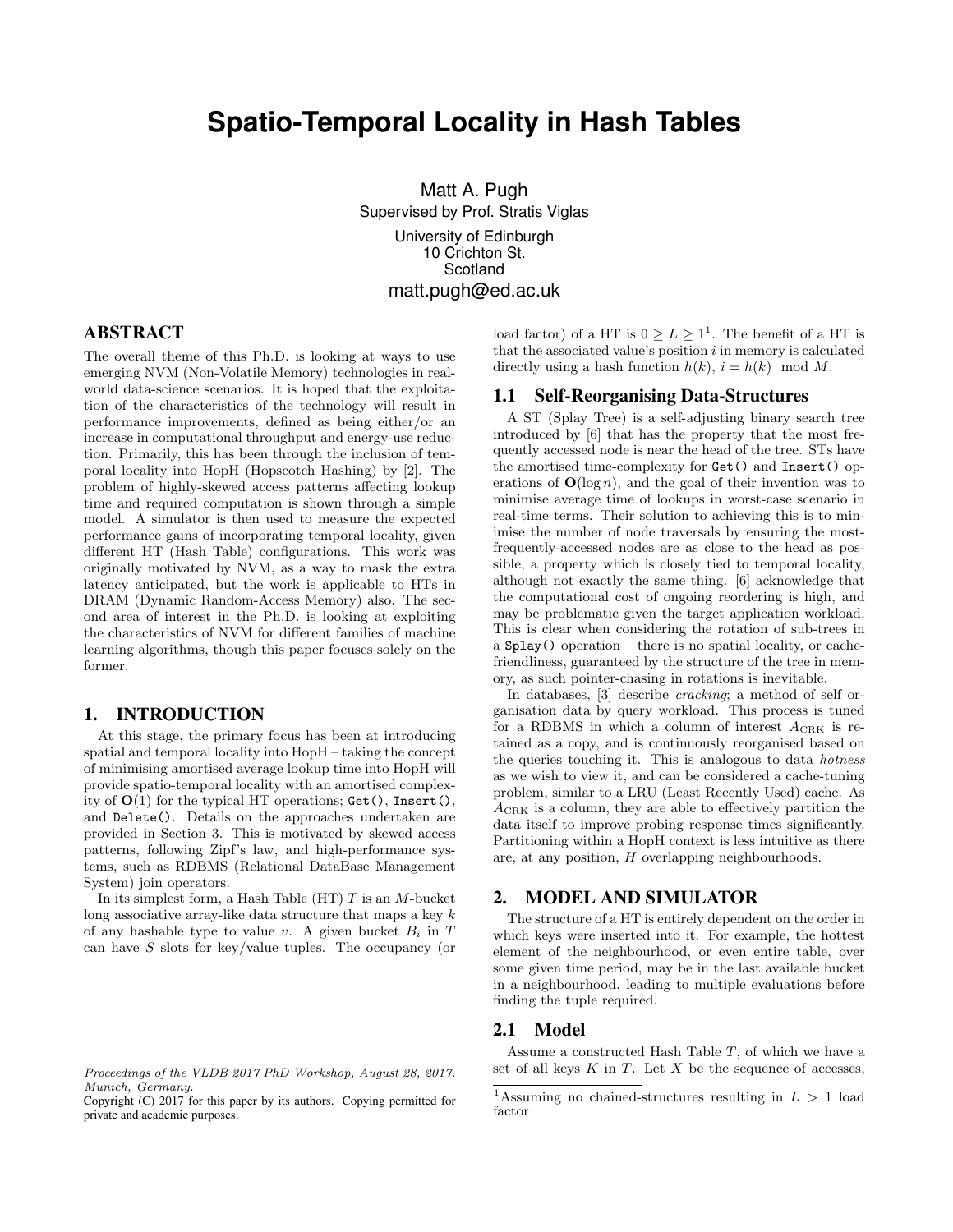

Figure 1: This figure illustrates buckets (coloured blocks) in neighbourhoods (colours) over some contiguous range of buckets within the table  $T$ . For a given neighbourhood, access patterns may naturally fall as the above distribution, where  $C$  is the cache-line size and each blue block represents a constant number of accesses to the associated key  $k_i$ . Suppose a request is made for the hottest item  $k_4$ , there will be  $3 + \delta$  cache-invalidations before hitting the hottest data  $k_4$ if  $T[h(k_4)]$  is not already cached. Reordering the data such that  $k_4$  is in position 0, minimising cache-invalidations, is the optimal distribution. Note that the distribution of colours in T does not change.

such that every element  $x \in X$  exists in K. We define a simple cost model  $\Phi(T, X)$  that gives a unit cost of a bucket traversal as  $\beta$ , and a slot traversal and key comparison as σ unit cost, where α and γ are the number of respective operations.

$$
\Phi(T, X) = \alpha \beta + \gamma \sigma \tag{1}
$$

It is simple to use this model with a sufficient access-skew in  $X$  to show good potential gains in the worst case of the configuration of  $T$ . Consider a RO (Read-Only)  $T$  where some key k has hashed into bucket  $B_i$ , but the only available slot in the otherwise fully-occupied neighbourhood  $\nu_i$  is at  $B_{i+H-1}$ , slot S. Assume that X is completely skewed, such that there is only one  $k$  present, repeated  $A$  times. In this case, the cost of accesses is:

$$
\Phi(T, X) = AH(\beta) + ASH(\sigma)
$$

In this example, it is clear to see that minimising the values of  $\alpha = AH$  and/or  $\gamma = ASH$  are the only areas of movement upon which we can optimise, if we assign some real-world values, where  $S = 3, H = 64, \sigma = 15, \beta = 15, A = 1$  $1 \times 10^9$ , we obtain a cost of:

# $\Phi(T, X) \simeq 3.84 \times 10^{12}$

When we assume that  $X'$  the hottest element  $k'$  in the first slot of the first bucket in a neighbourhood, the cost is naturally far lower:

$$
\Phi(T, X') = A(\beta + \sigma) \simeq 3.0 \times 10^{10}
$$

This is the lowest possible cost incurred for  $T$  and  $X'$ , and is therefore referred to as the oracle. With this reordering, 99.22% of cycles would be saved versus  $T$  with  $X$ . This approach has the problem that manually attempting to cover a number of configurations of T to find the expected benefit of rearrangement would be tedious. To deal with this, we employ a simulator.

#### 2.2 Simulator

The developed simulator provides the estimated performance benefit of performing reordering for varying table sizes, load factors and skews. This is done using a number of discrete probability distributions to obtain different configurations of  $T$ , in order to explore the problem space we are interested in:

- 1. The number of slots that each bucket will have populated in the simulator's construction is sampled from a Multinomial distribution, for bucket  $B_i$  this is  $\zeta_i$ .
- 2.  $N = |S \times M \times L|$  samples are drawn from a Zipfian distribution  $\mathcal{Z}(\alpha)$ . These are the random *hotness* values that are then inserted into each bucket  $B_i \in T$  over  $\varsigma_i$ slots in each bucket. This approach gives a load factor L and skew  $\alpha$  over the data. T is then randomly permuted to distribute the remaining (for  $L < 1$ ) empty buckets throughout the table.
- 3. As the number of buckets occupied within a neighbourhood  $\nu_i$  is not a constant, either  $|\xi|$  or  $\lceil \xi \rceil$  buckets per neighbourhood are allocated with probability  $\pi_{\beta} = [\xi] - [\xi]$ , where  $\xi$  is the expected number of elements in a neighbourhood, given in [5].  $\pi_{\beta}$  must be within the [0, 1] interval, and is interpreted as the probability that the neighbourhood contains the upperbound of entries. At each neighbourhood root, neighbourhood occupancy is sampled from a Binomial distribution with probability  $\pi_{\beta}$ .
- 4. Finding the locations within the neighbourhood for occupancy should not be done linearly, and must be at least partly stochastic to emulate the chronological insertions over multiple neighbourhoods. Approaching this in a linear manner would construct  $T$  such that all insertions happened to populate the table in exactly linear order; this behaviour is not realistic. Instead, we randomly draw samples from a Poisson distribution that has a mean  $\lambda = 2$ , in order that the mass of the distribution is towards the beginning of the neighbourhood, but may be further on.

#### *2.2.1 Output & Discussion*

Table 1 shows the output obtained thus far from the simulator, this shows that even on a coarse reordering policy, we begin to approx a factor of 2 improvement in terms of work performed. Performing fine reordering over the same configuration invariably leads to better results than coarse. A key caveat is that this metric concerns itself only with the hottest element in the table, extensions are underway to take a more wholistic view of potential performance gains. The fact that as  $L \to 1$ , gains appear to disappear is entirely expected. This is due to the fact that as a table becomes full, it is to be expected that most neighbourhoods will only have one bucket in  $T$ , therefore reordering is not possible.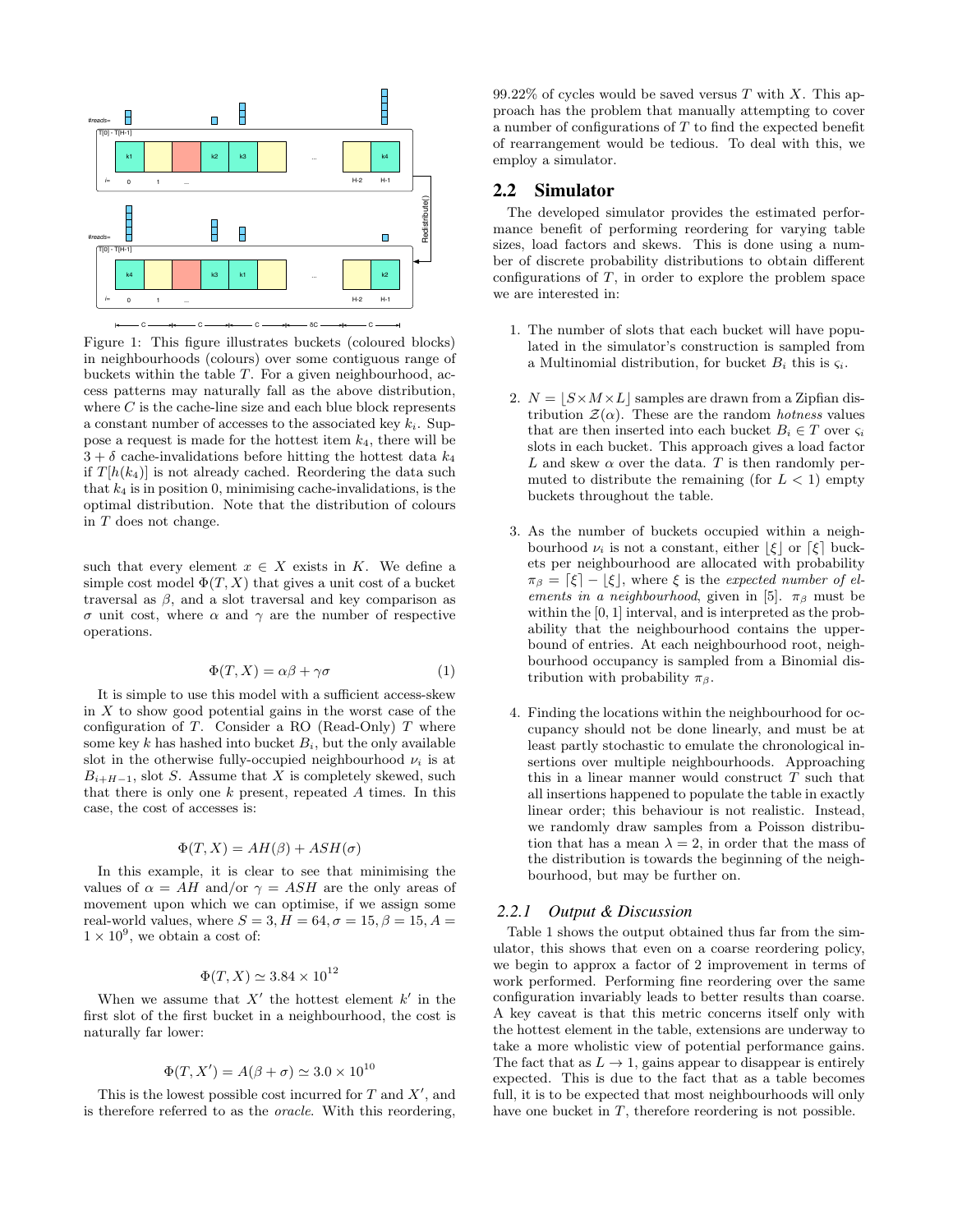Table 1: Simulator results showing the oracle measurements for the simulator, in terms of percentage of instructions avoided.

| Size $M$     | Load $L$       | Skew $\alpha$ | Coarse $(\%)$  | Fine $(\%)$    |
|--------------|----------------|---------------|----------------|----------------|
| $1.00E + 03$ | 0.7            | 1.1           | 30.59          | 92.1           |
| $1.00E + 03$ | 0.7            | 2.1           | 31.49          | 99.53          |
| $1.00E + 03$ | 0.7            | 3.1           | 1.13           | 3.53           |
| $1.00E + 03$ | 0.8            | 1.1           | 27.86          | 83.61          |
| $1.00E + 03$ | 0.8            | 2.1           | 44.04          | 96.3           |
| $1.00E + 03$ | 0.8            | 3.1           | $0.58\,$       | 2.08           |
| $1.00E + 03$ | 0.9            | 1.1           | 47.5           | 95.7           |
| $1.00E + 03$ | 0.9            | 2.1           | 48.43          | 99.04          |
| $1.00E + 03$ | 0.9            | 3.1           | 0.83           | 1.71           |
| $1.00E + 03$ | $\mathbf{1}$   | 1.1           | 0.99           | 2.64           |
| $1.00E + 03$ | $\overline{1}$ | 2.1           | 9.36           | 14.9           |
| $1.00E + 03$ | $\mathbf{1}$   | 3.1           | 0.59           | $1.1\,$        |
| $1.00E + 05$ | 0.7            | 1.1           | 29.86          | 82.3           |
| $1.00E + 05$ | 0.7            | 2.1           | 35.39          | 98.92          |
| $1.00E + 05$ | 0.7            | 3.1           | 35.74          | 95.81          |
| $1.00E + 05$ | 0.8            | 1.1           | 32.82          | 93.67          |
| $1.00E + 05$ | 0.8            | 2.1           | 33.68          | 99.64          |
| $1.00E + 05$ | 0.8            | 3.1           | 32.64          | 95.69          |
| $1.00E + 05$ | 0.9            | 1.1           | 32.97          | 99.33          |
| $1.00E + 05$ | 0.9            | 2.1           | 35.43          | 97.79          |
| $1.00E + 05$ | 0.9            | 3.1           | 31.42          | 97.17          |
| $1.00E + 05$ | $\mathbf{1}$   | 1.1           | 0.01           | 0.02           |
| $1.00E + 05$ | $\mathbf{1}$   | 2.1           | 0.65           | 1.96           |
| $1.00E + 05$ | $\mathbf{1}$   | 3.1           | 0.01           | 0.01           |
| $1.00E + 07$ | 0.7            | 1.1           | 34.16          | 97.81          |
| $1.00E + 07$ | 0.7            | 2.1           | 34.14          | 99.2           |
| $1.00E + 07$ | 0.7            | 3.1           | 33.8           | 97.37          |
| $1.00E + 07$ | 0.8            | 1.1           | 33.03          | 98.04          |
| $1.00E + 07$ | 0.8            | 2.1           | 32.52          | 96.91          |
| $1.00E + 07$ | 0.8            | 3.1           | 31.81          | 94.19          |
| $1.00E + 07$ | 0.9            | 1.1           | 31.87          | 95.88          |
| $1.00E + 07$ | 0.9            | 2.1           | 26.05          | 77.39          |
| $1.00E + 07$ | 0.9            | 3.1           | 33.89          | 99.79          |
| $1.00E + 07$ | $\mathbf{1}$   | 1.1           | $\overline{0}$ | $\overline{0}$ |
| $1.00E + 07$ | $\overline{1}$ | 2.1           | $\overline{0}$ | $\overline{0}$ |
| $1.00E + 07$ | $\overline{1}$ | 3.1           | $\overline{0}$ | $\overline{0}$ |

# 3. METHODS

HopH is used as the basis for the solution. The argument of reordering based on the hotness of the data itself given by [1] is highly aligned with the goals for this work. This work differs as the specific objective is achieving spatio-temporal locality, in order to minimise average lookup times. The value of S is selected such that a bucket  $B_i$  fits within a cache-line size  $C = 64B$ . In order that the size of the bucket  $|B_i| \leq C$ , we choose S, where the size of a tuple  $|\tau| =$  $8 + 8 = 16B$ , and  $\mu$  is the size of any required meta-data, to be  $S = \left| \frac{C - \mu}{\vert \tau \vert} \right|$ . Different access patterns are simulated by drawing samples from a Zipfian distribution  $\mathcal{Z}$ , whose parameter  $\alpha$  affects the skew of the samples obtained.

## 3.1 Reordering Strategies

This section describes a number of re-ordering strategies for the placement of data in a neighbourhood. These methods look at coarse, down to fine tuple-level, and heuristic reordering operations.

#### *3.1.1 Fine - Intra-Bucket (FIntrB)*

This method simply sorts the tuples within a bucket  $B_i$ (that must be of the same neighbourhood) by hotness. This is performed using a priority queue, inserting the tuples and ordering by their number of accesses, before reinserting them into  $B_i$ . As we know that  $|B_i| \leq C$ , there are no further bucket traversals required, and any potential gains are purely in terms of operations performed within  $B_i$  for a Contains() or Get() and, as such, will be minimal.

# *3.1.2 Coarse Inter-Bucket (CIB)*

We can express the overall hotness of a bucket  $B_i$  by the summation of accesses to all tuples contained within it. With this method, we do not care about the order of the tuples within slots, but simply that the most-frequently-hit bucket is closest to the neighbourhood root. A clear compromise of this strategy is that it does not care about the distribution of accesses within  $B_i$ ; in the example where  $S = 3$  and  $B_i$  has one element with many accesses, but two without, and  $B_j$  has a uniform distribution whose total (summed) access is more than  $B_i$ ,  $B_j$  will be promoted first.

#### *3.1.3 Fine Inter-Bucket (FIB)*

By far the most expensive operation, this seeks to redistribute the neighbourhood at a tuple-level using a priority queue to order tuples by hotness, before reinserting them into all buckets within the neighbourhood. The positions of buckets within the neighbourhood do not change. In terms of memory use, this strategy is the most demanding. Potentially, if every possible bucket in a neighbourhood  $\nu_i$  belongs to that neighbourhood, there will be many elements to copy and reinsert over  $H$  buckets. Although the memory traversal will be sequential, this will involve  $H-1$  cache-invalidations. The trade-off for this cost is that we are guaranteed to have all tuples in correct order, with none of the compromises of FIB (Fine Inter-Bucket) or CIB (Coarse Inter-Bucket).

#### *3.1.4 Heuristic*

The simplest approach is a direct-swap heuristic, which simply compares the current tuple  $\tau_i$  with the first tuple of the neighbourhood,  $\tau_r$ , if the  $\tau_i$  is the hotter of the two. This approach should not have a high computational overhead, as in traversing the neighbourhood to find  $\tau_i$ , we already stored a reference to  $\tau_r$  upon first encountering it. If  $\tau_i$  is hotter than  $\tau_r$ , swap them and their distribution entries.

## *3.1.5 Approximate Sorting*

This approach exploits the spatial locality afforded by HopH; we are guaranteed that all  $H$  buckets within neighbourhood  $\nu_i$  are in the same, homogeneous region of memory. Once these pages are in the cache-hierarchy, latencies in accessing them are reduced and, depending on the cache layer, very efficient. As the Get() or Contains() operation traverses  $\nu_i$ , a Bubblesort-like operation can be applied based on hotness.

# 3.2 Epochs & Squashing

In order to be adaptive over time, there must be a series of rules that govern how the hotness of data changes over times and accesses. For approaches where there is an absolute trigger for reordering, an epoch is defined at a neighbourhood level, and is its state before a reordering method is invoked.